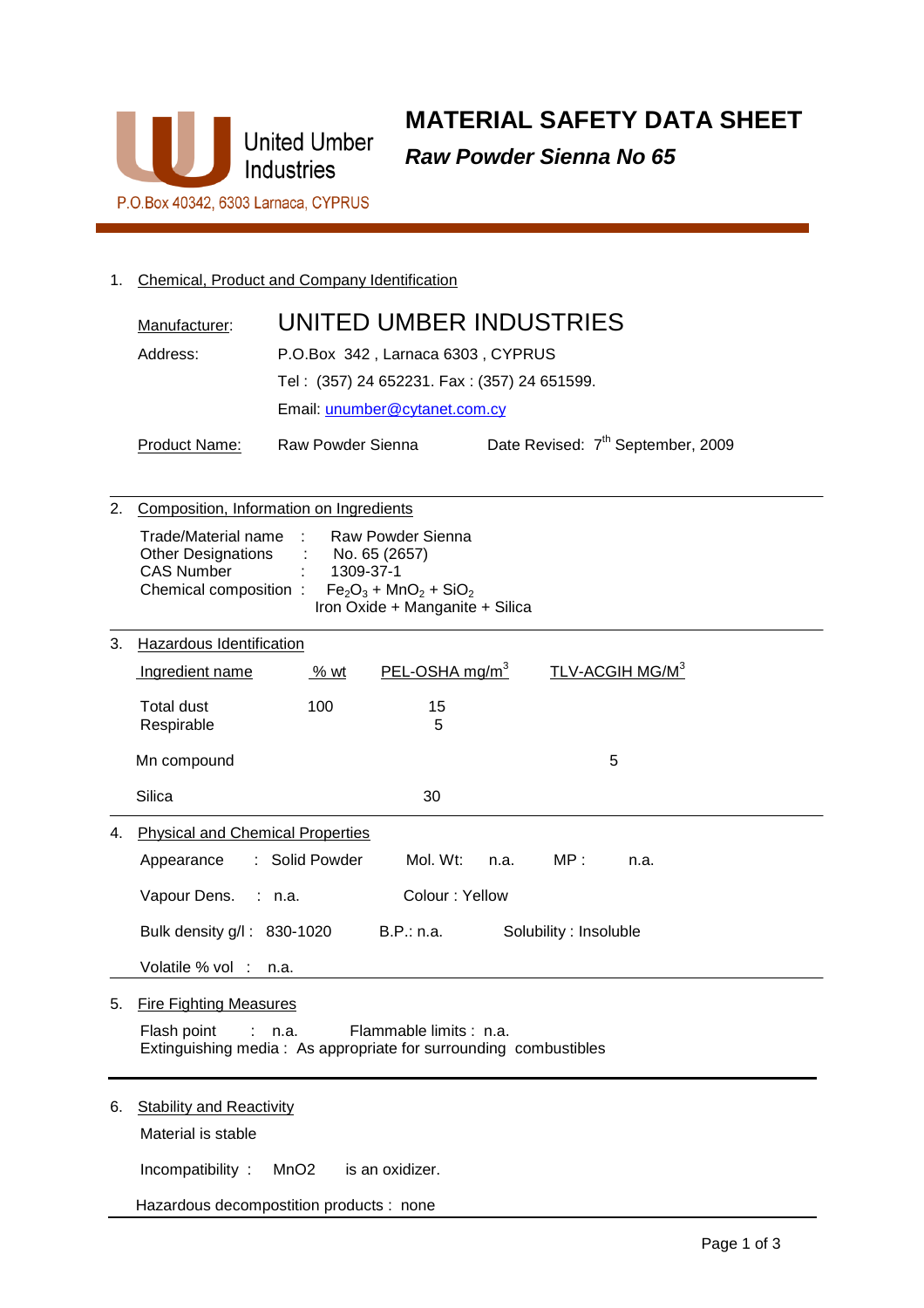| 7.                                           | <b>First Aid Measures</b>                      |                                                                                                                                                                                                                                                            |
|----------------------------------------------|------------------------------------------------|------------------------------------------------------------------------------------------------------------------------------------------------------------------------------------------------------------------------------------------------------------|
|                                              | Risk Summary :                                 | Skin contact may cause mechanical irritation due to abrasion. Eye contact<br>will result in no specific effects other than general particulate irritation.<br>Not absorbed by the body.<br>Excessive exposure above the TLV can give pulmonary irritation. |
| Primary entry routs : Inhalation, ingestion. |                                                |                                                                                                                                                                                                                                                            |
|                                              | Acute effects<br>$\mathcal{L}^{\mathcal{L}}$ . | Inhalation of dust may cause mechanical irritation to the respiratory tract.<br>Skin and eye contact may cause a mechanical abrasion irritation.                                                                                                           |
|                                              | Chronic effects                                | : Long term exposure to silica causes silicosis, a form of pulmonary fibrosis.<br>Continued exposure to silica can lead to cardiopulmonary impairment.                                                                                                     |
|                                              | First Aid:                                     |                                                                                                                                                                                                                                                            |
|                                              |                                                | Eye Contact: Flush thoroughly with large amounts of water and consult medical help.                                                                                                                                                                        |
|                                              |                                                | Skin Contact: Wash with soap and water.                                                                                                                                                                                                                    |
|                                              |                                                | Inhalation : Remove to fresh air and get medical help for any breathing difficulties.                                                                                                                                                                      |
|                                              | Ingestion<br>÷                                 | Consume large amounts of water to induce vomiting and get medical help.                                                                                                                                                                                    |

# 8. Accidental Release Measures

 Spills and leaks: Use respiratory protection. Vacuum or scoop up and dispose in appropriate waste container. Misting spill with water may help to keep airborne dust levels at a minimum.

 Waste Disposal : Waste material can be buried in an approved landfill in accordance to local environmental regulations. This product is not classified as a hazardous material.

9. Exposure Controls, Personal Protection Respirator : Type 3M or equivalent. Eye Protection : Safety glasses with side shield or goggles. Gloves : Cloth, rubber or plastic gloves. Other protection equipment : Provide adequate exhaust ventilation to meet TLV requirements in the work place. An exhaust filter may be required to avoid environmental contamination.

# 10. Handling and Storage

Storage temp.: Ambient.

Average shell life: Unlimited.

Precautions to be taken in handling and storing: Away from food. Store in dry place.